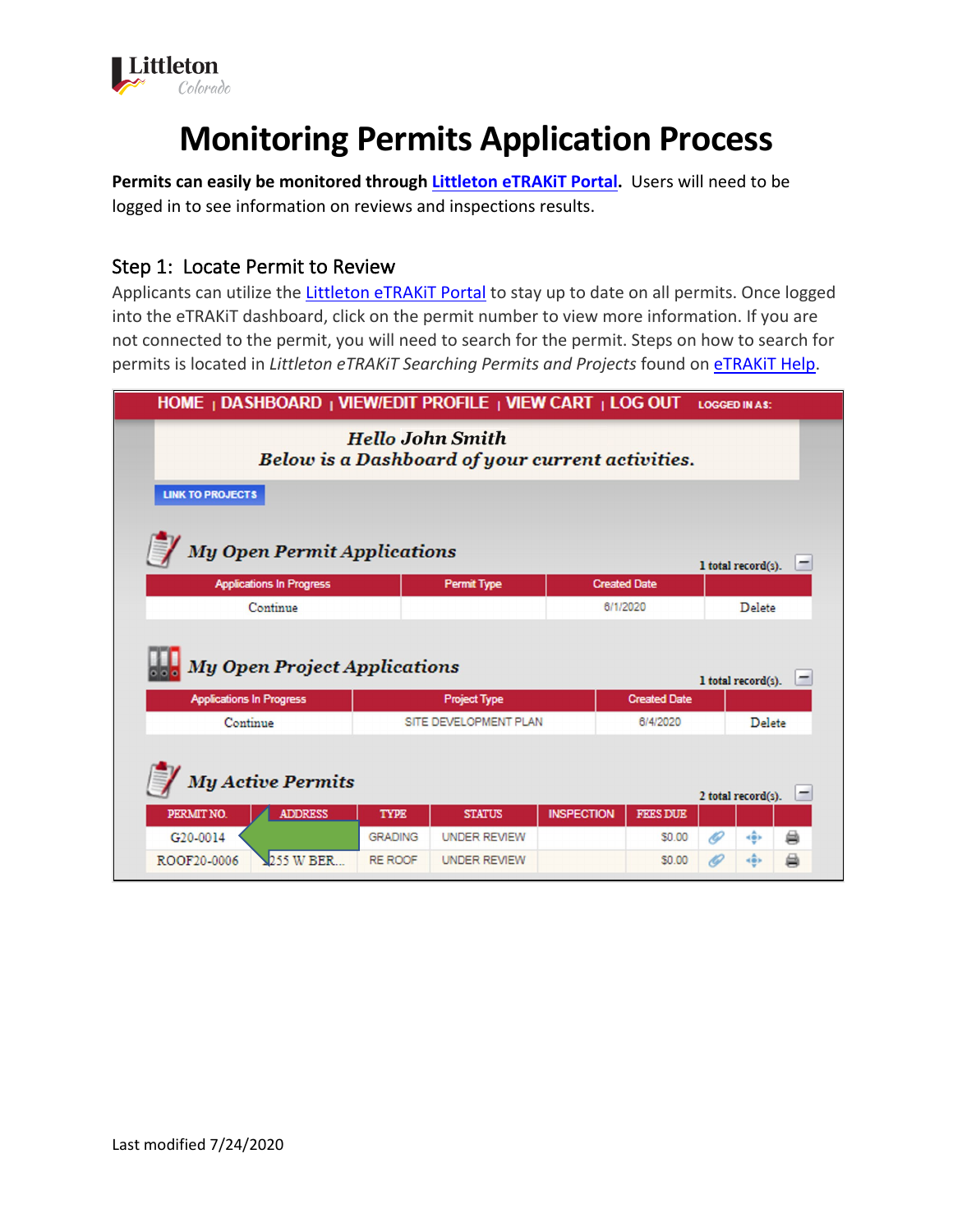

## Step 2: Review permits

Information about the permit is in each tab. Any attachments to the record will be located under Permit info, under attachments.

|                                                                                                          |                                                                                        | HOME   DASHBOARD   VIEW/EDIT PROFILE   VIEW CART   LOG OUT LOGGED IN AS: |                         |                |                                   |             |
|----------------------------------------------------------------------------------------------------------|----------------------------------------------------------------------------------------|--------------------------------------------------------------------------|-------------------------|----------------|-----------------------------------|-------------|
| My Dashboard                                                                                             | <b>Permit Search</b>                                                                   |                                                                          |                         |                |                                   |             |
| Permits<br>* Apply / New Permit<br>▶ Search Permit<br>Pay Fees<br>▶ View on Map<br>Essued Permits Report | Search By: Permit Number $\Psi$ Equals                                                 | $\overline{\mathbf{v}}$                                                  | <b>SEARCH</b>           |                | Click here for<br>search examples |             |
| <b>Planning Projects</b><br>Apply for New Project<br>▶ Search Projects<br>$\triangleright$ Pay Fees      | <b>MAP</b><br>OFF                                                                      |                                                                          |                         |                | <b>FULL MAP</b>                   |             |
| $\triangleright$ View on Map<br>Contractor<br>Search Contractors<br>$\triangleright$ Pay Fees            |                                                                                        |                                                                          |                         |                | Park<br>ᄈ                         |             |
| Properties<br>▶ Search Property<br>▶ View on Map<br>Inspections                                          |                                                                                        |                                                                          |                         |                |                                   |             |
| $\triangleright$ Schedule<br>+ Cancel<br>▶ View on Map<br>> Scheduled                                    | Little to<br>Galf and<br><b>Tarihillo Ca</b>                                           | 18                                                                       | <b>Littletor</b><br>Thi |                |                                   |             |
| License<br>Map<br>+ View Map<br>E Locate My Address                                                      |                                                                                        |                                                                          | 円                       |                |                                   |             |
| Shopping Cart<br>Pay All Fees<br>Paid Items                                                              | Permit #G20-0014<br>$\mathscr O$ Attachment $\bigoplus$ Permit $\bigoplus$ Inspections |                                                                          |                         |                |                                   |             |
| Contact<br>$\triangleright$ Contact us                                                                   | Permit Info<br>Site Info                                                               | Fees \$0.00<br>Contacts (2)                                              | Inspections             | Chronology (0) | Conditions (0)                    | Reviews (1) |
|                                                                                                          |                                                                                        | Type: GRADING                                                            |                         |                |                                   |             |
|                                                                                                          | Subtype:                                                                               |                                                                          |                         |                |                                   |             |
|                                                                                                          | <b>Detailed Project</b><br><b>Description:</b>                                         |                                                                          |                         |                |                                   |             |
|                                                                                                          |                                                                                        | Status: UNDER REVIEW                                                     |                         |                |                                   |             |
|                                                                                                          | Applied Date: 6/4/2020                                                                 |                                                                          |                         |                |                                   |             |
|                                                                                                          | <b>Approved Date:</b>                                                                  |                                                                          |                         |                |                                   |             |
|                                                                                                          | <b>Issued Date:</b>                                                                    |                                                                          |                         |                |                                   |             |
|                                                                                                          | <b>Finaled Date:</b>                                                                   |                                                                          |                         |                |                                   |             |
|                                                                                                          | <b>Expiration Date:</b>                                                                |                                                                          |                         |                |                                   |             |
|                                                                                                          |                                                                                        | Notes: 6/4/2020 1:37:12 PM<br>Creating new drive                         |                         |                |                                   |             |